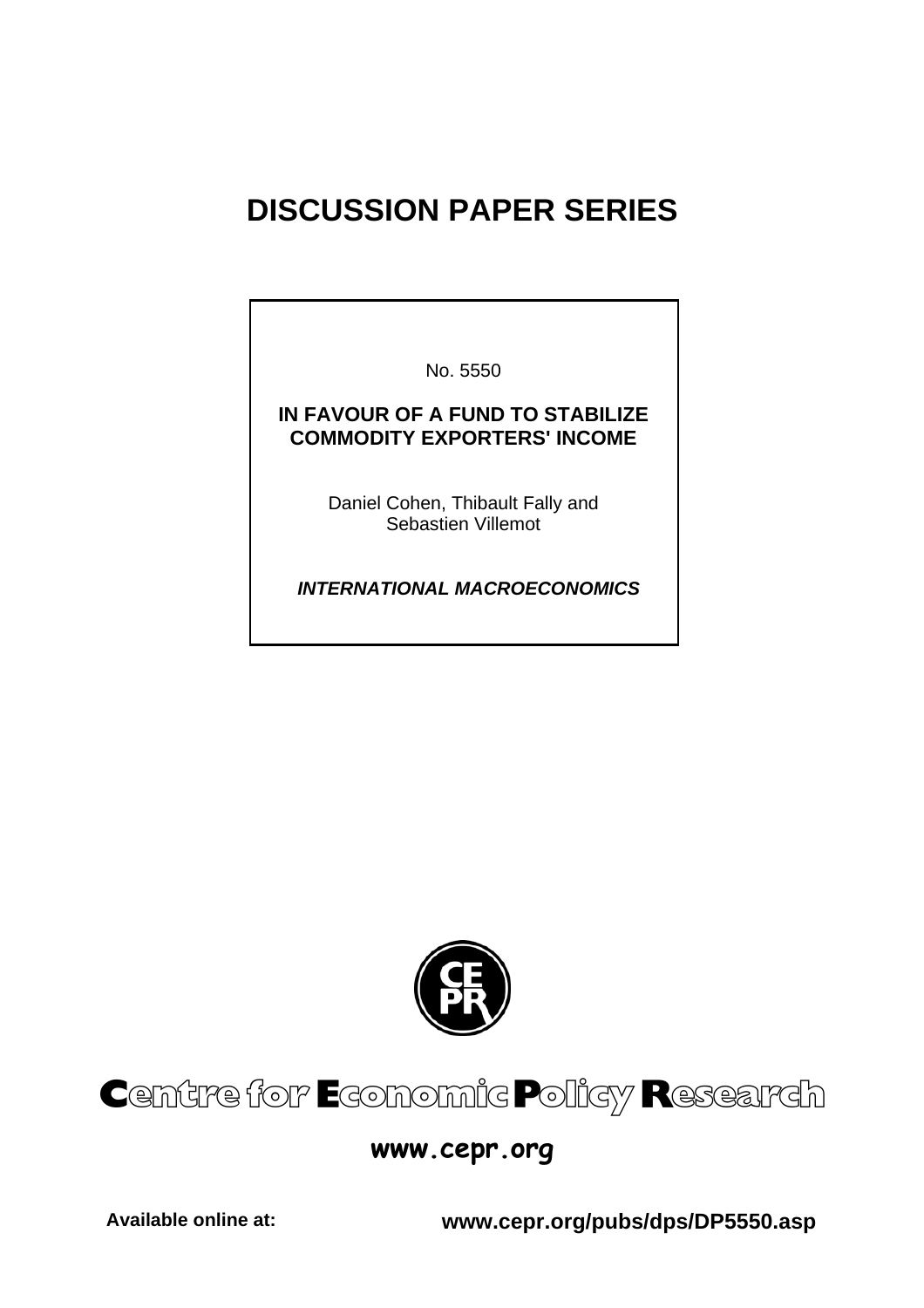# **IN FAVOUR OF A FUND TO STABILIZE COMMODITY EXPORTERS' INCOME**

**Daniel Cohen,** PSE, Ecole Normale Supérieure, OECD Development Centre and CEPR **Thibault Fally,** Ecole Normale Supérieure **Sebastien Villemot,** Ecole Normale Supérieure

> Discussion Paper No. 5550 March 2006

Centre for Economic Policy Research 90–98 Goswell Rd, London EC1V 7RR, UK Tel: (44 20) 7878 2900, Fax: (44 20) 7878 2999 Email: cepr@cepr.org, Website: www.cepr.org

This Discussion Paper is issued under the auspices of the Centre's research programme in **INTERNATIONAL MACROECONOMICS**. Any opinions expressed here are those of the author(s) and not those of the Centre for Economic Policy Research. Research disseminated by CEPR may include views on policy, but the Centre itself takes no institutional policy positions.

The Centre for Economic Policy Research was established in 1983 as a private educational charity, to promote independent analysis and public discussion of open economies and the relations among them. It is pluralist and non-partisan, bringing economic research to bear on the analysis of medium- and long-run policy questions. Institutional (core) finance for the Centre has been provided through major grants from the Economic and Social Research Council, under which an ESRC Resource Centre operates within CEPR; the Esmée Fairbairn Charitable Trust; and the Bank of England. These organizations do not give prior review to the Centre's publications, nor do they necessarily endorse the views expressed therein.

These Discussion Papers often represent preliminary or incomplete work, circulated to encourage discussion and comment. Citation and use of such a paper should take account of its provisional character.

Copyright: Daniel Cohen, Thibault Fally and Sebastien Villemot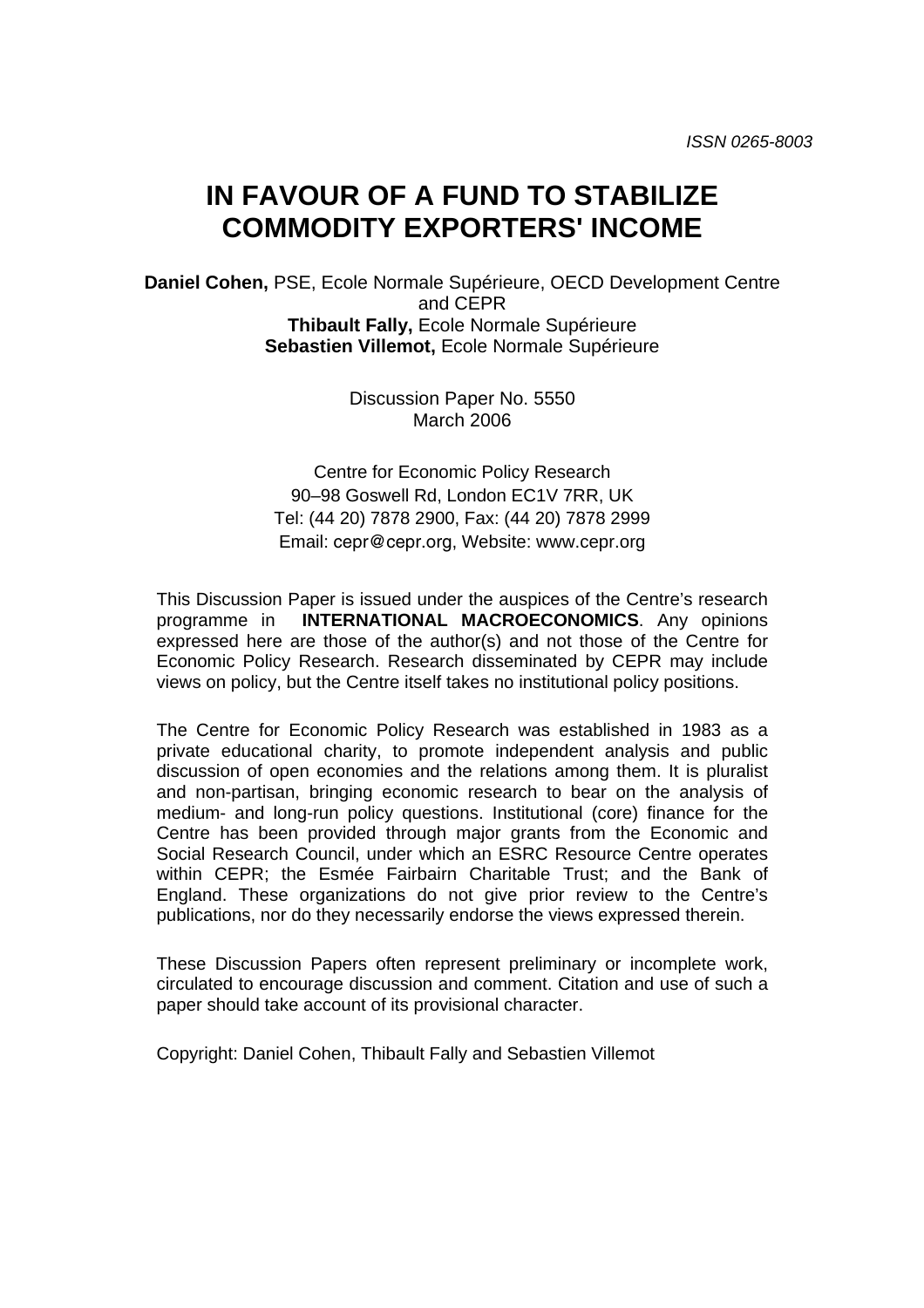CEPR Discussion Paper No. 5550

March 2006

## **ABSTRACT**

In Favour of a Fund to Stabilize Commodity Exporters' Income\*

Commodity prices are usually very slow to recover from adverse shocks. This is one of the reasons why it has proven so difficult either to smooth their effect or to stabilize them, and why it is sometimes argued that they should behave as if shocks were permanent. There is no reason however why countries should not find ways to protect themselves. This paper develops one practical idea on how this could be done. Our goal is not to stabilize prices, but to smooth the income of the producers. Countries, we assume, should get protection against deviation of commodity prices from a moving average of past prices. This avoids the pitfalls of past stabilization that attempted to stabilize around a single price and yet our scheme gives countries time to adjust to permanent shocks. Over a period of a 50 years time horizon, we simulate that the median cost would be worth about six months of exports.

JEL Classification: F34 and O13 Keywords: commodities, low income countries and stabilization

Daniel Cohen Ecole normale supérieure 48 boulevard Jourdan 75014 Paris FRANCE Tel: (33 1) 4313 6208 Fax: (33 1) 4413 6222 Email: dcohen@elias.ens.fr

For further Discussion Papers by this author see: www.cepr.org/pubs/new-dps/dplist.asp?authorid=100651

Thibault Fally Ecole normale supérieure 48 boulevard Jourdan 75014 Paris FRANCE Tel: (33 1) 4313 6230 Email: thibault.fally@ens.fr

For further Discussion Papers by this author see: www.cepr.org/pubs/new-dps/dplist.asp?authorid=164136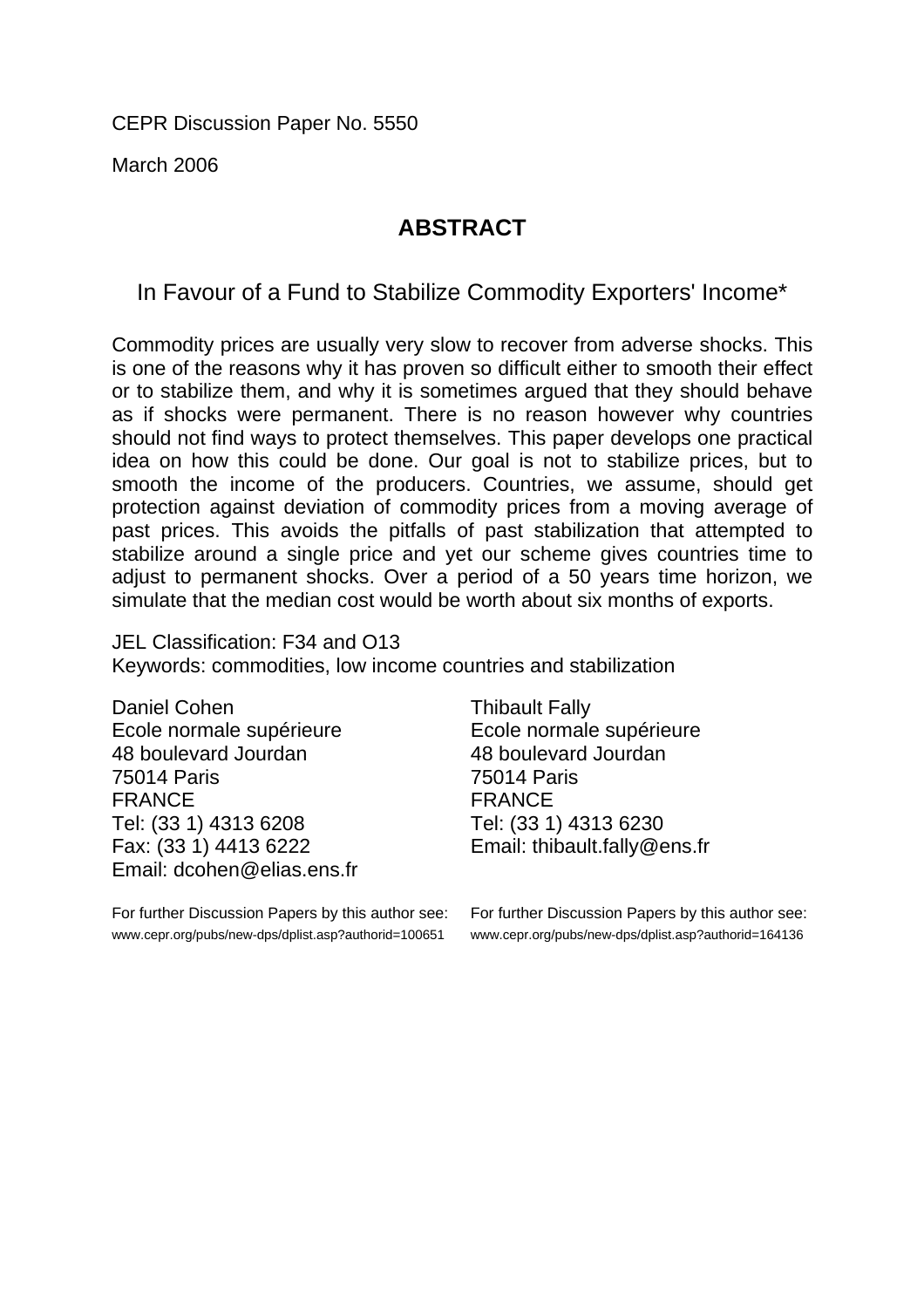Sebastien Villemot Ecole normale supérieure 48 boulevard Jourdan 75014 Paris FRANCE Tel: (33 1) 4313 6230 Email: sebastien.villemot@ens.fr

For further Discussion Papers by this author see: www.cepr.org/pubs/new-dps/dplist.asp?authorid=164135

\* We thank David O'Connor for stimulating our interest on this topic and extremely useful comments as well as to participants to numerous seminars organized by the World Bank and the IMF on this topic, and especially to Vikram Nehru. An OECD Development Centre Policy Brief 'Commodity Funds: How to Fix Them?' summarzes this research. The usual disclaimer applies.

Submitted 02 February 2006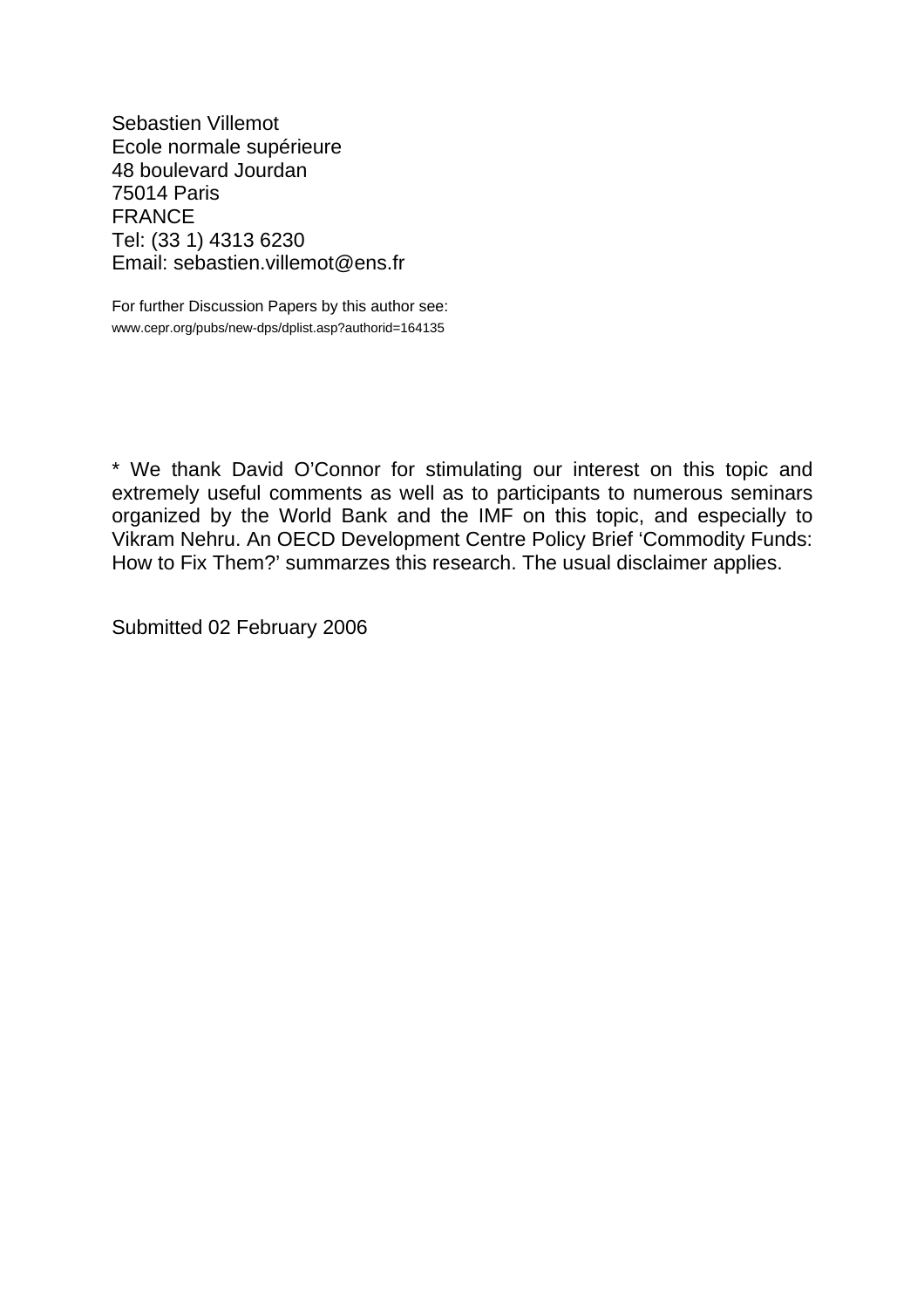#### **Introduction**

 $\overline{a}$ 

Poor countries are and will remain for some time vulnerable to external shocks, be it shocks to export prices or from natural disasters. It is now well documented that the lowest income countries have a higher incidence of shocks than other developing countries and tend to suffer larger damages when shocks occur. For the poorest countries, the annual number of disasters between 1997 and 2001 has been one every 2.5 years. Commodity price shocks are also more severe for poor countries. Low income countries experienced this type of shock on average every 3.3 years. About 26 highly indebted countries have an export concentration of more than 50% in three or fewer commodities, while 62% of the total exports of the least developed countries are unprocessed primary commodities. There has been a secular downward trend for commodity prices for a considerable period of time, and particularly since the 1970s. In addition, short term variability in commodity price can be substantial. Poor countries also rely on climate dependent sectors such as agriculture and tourism for creating output and employment. Low income countries also have relatively more people living in marginal areas that are particularly vulnerable in the event of natural disasters.

Exogenous shocks have significant direct adverse effects on growth and the secondary effects of negative terms of trade shocks can be large. Collier and Sewn show, for a sample of cases where the direct income loss averaged 6.8% of GDP, the total correlated loss of income amounted to about twice that much, to 14% of GDP. The impact is asymmetric: positive price shocks were not found to increase the rate of growth significantly. Research shows that these negative shocks also increase the incidence of poverty. The shocks have significant impact on fiscal and external balances. An IMF study shows that terms of trade shocks and adverse weather conditions have played an important role in creating debt problems<sup>3</sup>. An  $11\%$  decline in export earnings in 1999/2000 added 20 percentage points to Uganda's NPV-of-debt-to-export ratio that year.

<sup>&</sup>lt;sup>3</sup> *Brooks et al.* "External Debt Histories of Ten Low Income Developing Countries", IMF Working paper 98/72.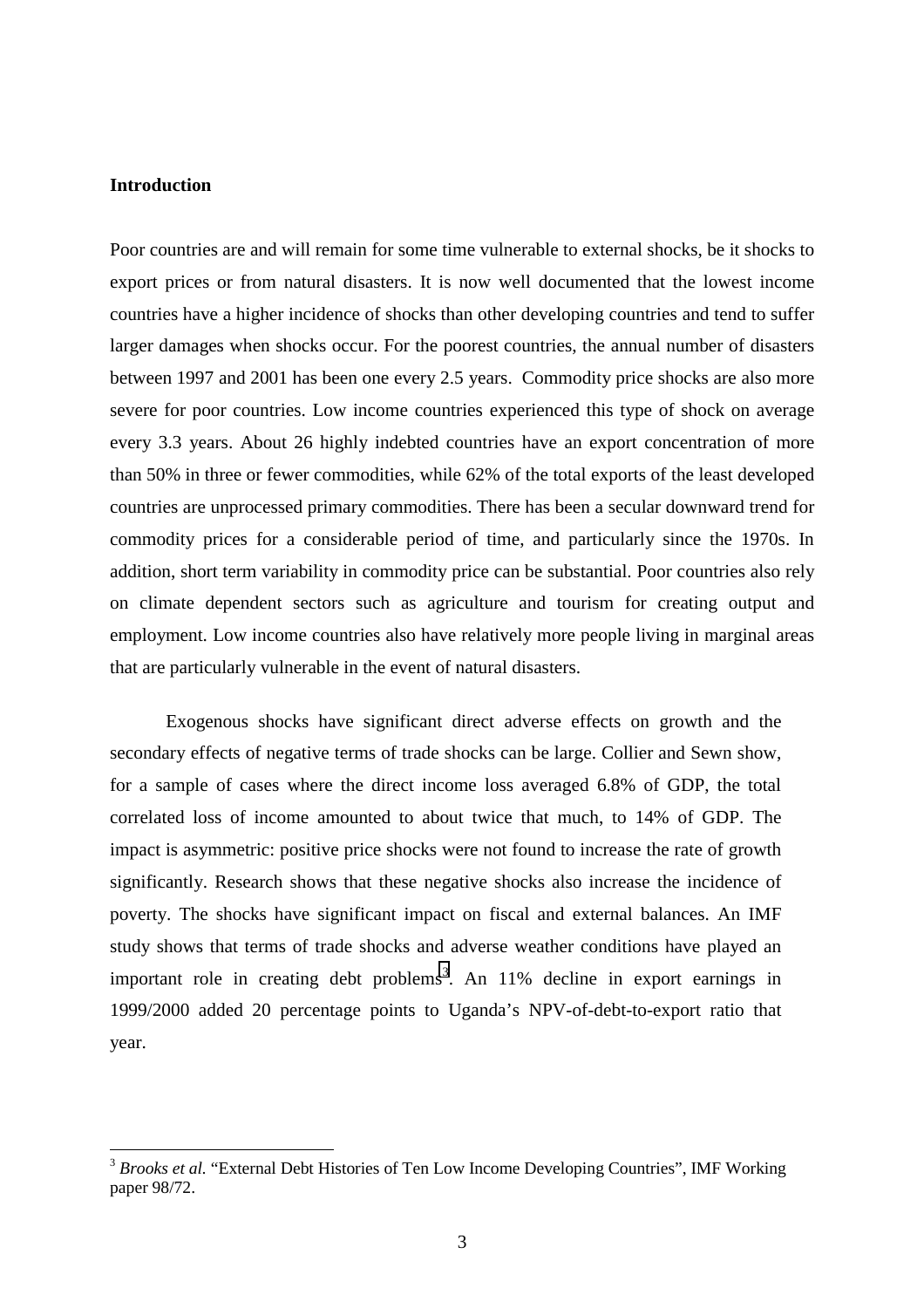In theory, the adjustment to a shock should depend on the nature of the shock. It is not the same thing to respond to a permanent and to a transitory shock. In fact, even if a shock is deemed to be transitory, there can be considerable uncertainty about how long it will take to be reversed. Over-optimism concerning the pace of a recovery has been a key factor behind the excessive occurrence of debt by poor countries. If a negative shock is expected to be reversed by a positive shock, it makes sense to finance the bad years out of savings. Poor harvests associated with poor weather can be expected to be matched by good harvest later on. Commodity prices, however, are usually very slow to recover from adverse shocks. This is one of the reasons why it has proven so difficult either to smooth their effect or to stabilize them. Countries that borrow when the prices are low are bound to face financial difficulties before the prices recover their previous levels. Similarly, any attempt to stabilize prices at a given level is bound to fail. Either there is a positive shock and the stabilization Fund becomes so well-endowed that the temptation to expropriate it becomes irresistible, or there is a negative shock and soon the Fund becomes insolvent. This explains why most people have concluded that not much can or should be done to stabilize commodity prices. Exporting countries, it is then argued, should behave as if any commodity shock was bound to be permanent, and adjust accordingly.

This is too extreme a conclusion. There is no reason why countries should not find ways to protect themselves, if not indefinitely at least temporarily, against adverse shocks. The idea that we develop in this paper builds upon this intuition. Our goal is not to stabilize prices, but to smooth the income of the producers. Countries, we assume, can however get protection against deviation of commodity prices from a moving average of past prices. The reference price upon which the income of the producers is calculated is known in advance to the producers and yet is allowed to follow smoothly market trends. This avoids the pitfalls of past stabilization that attempted to stabilize around a single price and yet gives countries time to adjust to permanent shocks. The question that we then ask in this paper is: how much would it cost to create a Fund that would protect producers against deviations from a five-year moving average? The answer is twofold. The worst case scenario, first, is one in which it would cost 2.7 times the (initial) value of the exports that one seeks to protect (on a yearly basis). In average, however, the cost is much less. Over a period of 50 years, we simulate that the median cost would be worth about six months of exports.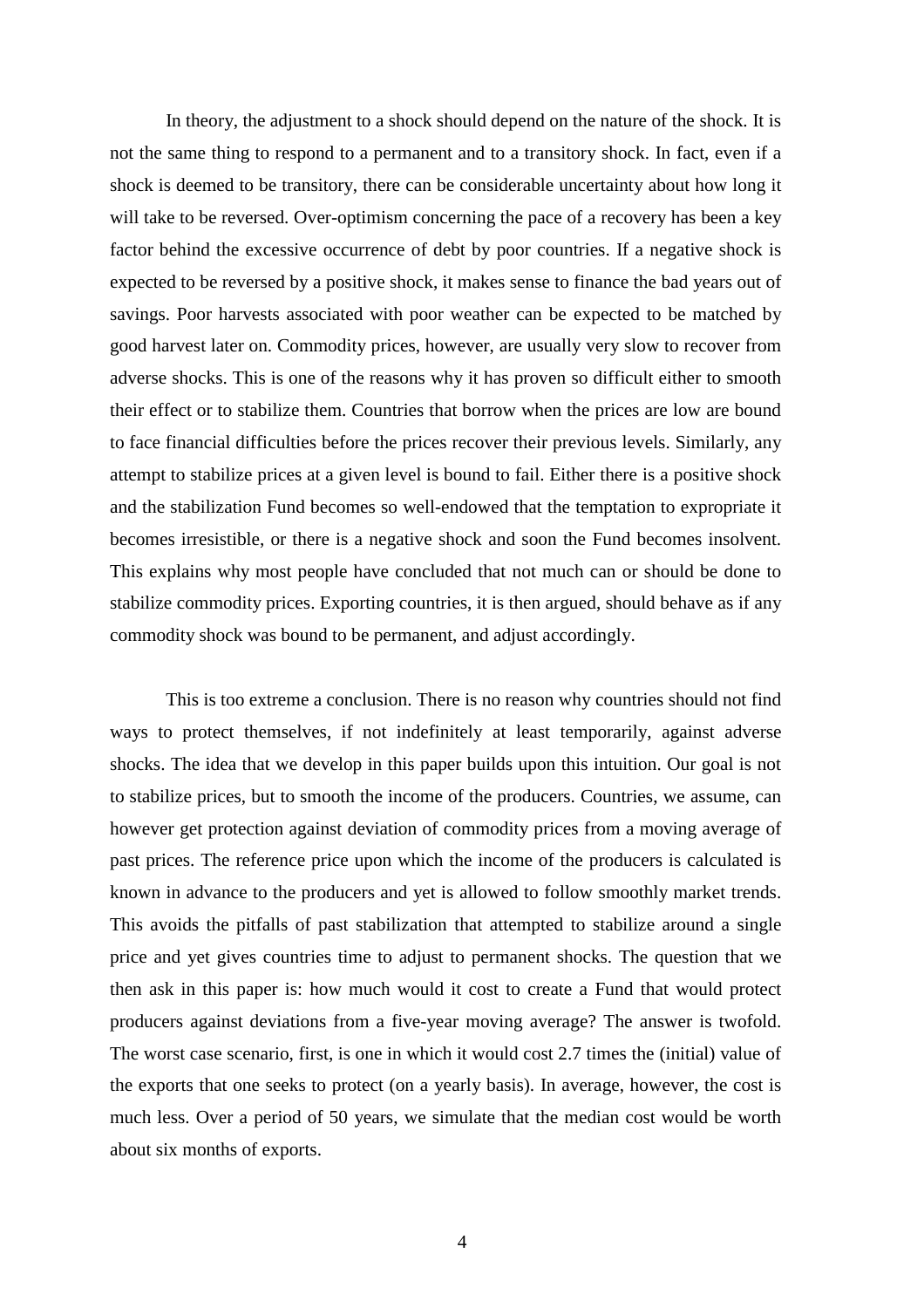There are clearly many ways by which the ideas involved in this mechanism could be applied. One is indeed to create a Fund in which producers would be free to participate and which would be endowed accordingly. Another would be to modulate traditional ODA according to the moving average idea that we propose. Commodity exporters would receive ODA that would vary inversely with deviations of commodity prices from past averages. Our computation would then help donors assess what is the extra cost to proceed along the lines that we suggest.

In what follows, we first explain how we calibrate our results and then proceed to a few simulations of their sensitivity to various parameters. Finally, we turn to policy implications.

#### **Empirical Investigation**

 $\setminus$ 

We seek to analyze how a stabilization agency could guarantee a price  $p_t^*$  to an exporting country, where  $p_t^*$  is a moving average of the price at time *t* and its previous values  $p_{t-d-1}, p_{t-d-2}, \ldots, p_{t-d-h}$ , in which *h* is the time horizon over which the average is taken and *d* is the delay between the spot and the moving average.

The stabilization is done through a Fund, which is initially endowed with an amount  $F_0 > 0$  in period t>0. The quantity exported by the country is normalized to unity. Subsequently, for  $t>1$ , the Fund evolves according to the following rule:

$$
F_t = (1+r)F_{t-1} + (p_t - p_t^*)
$$

The real interest rate *r* is assumed to be constant over time. The aim of this paper is to determine the probability of depletion of the Fund and to investigate how much resources are needed to avoid (with various degrees of probability) its bankruptcy.

In order to calibrate our results, we use monthly commodity price data reported in the International Monetary Fund's *International Financial Statistics*, for the period January 1957 to December 2003. The commodities used for the study are presented in Table 1. For each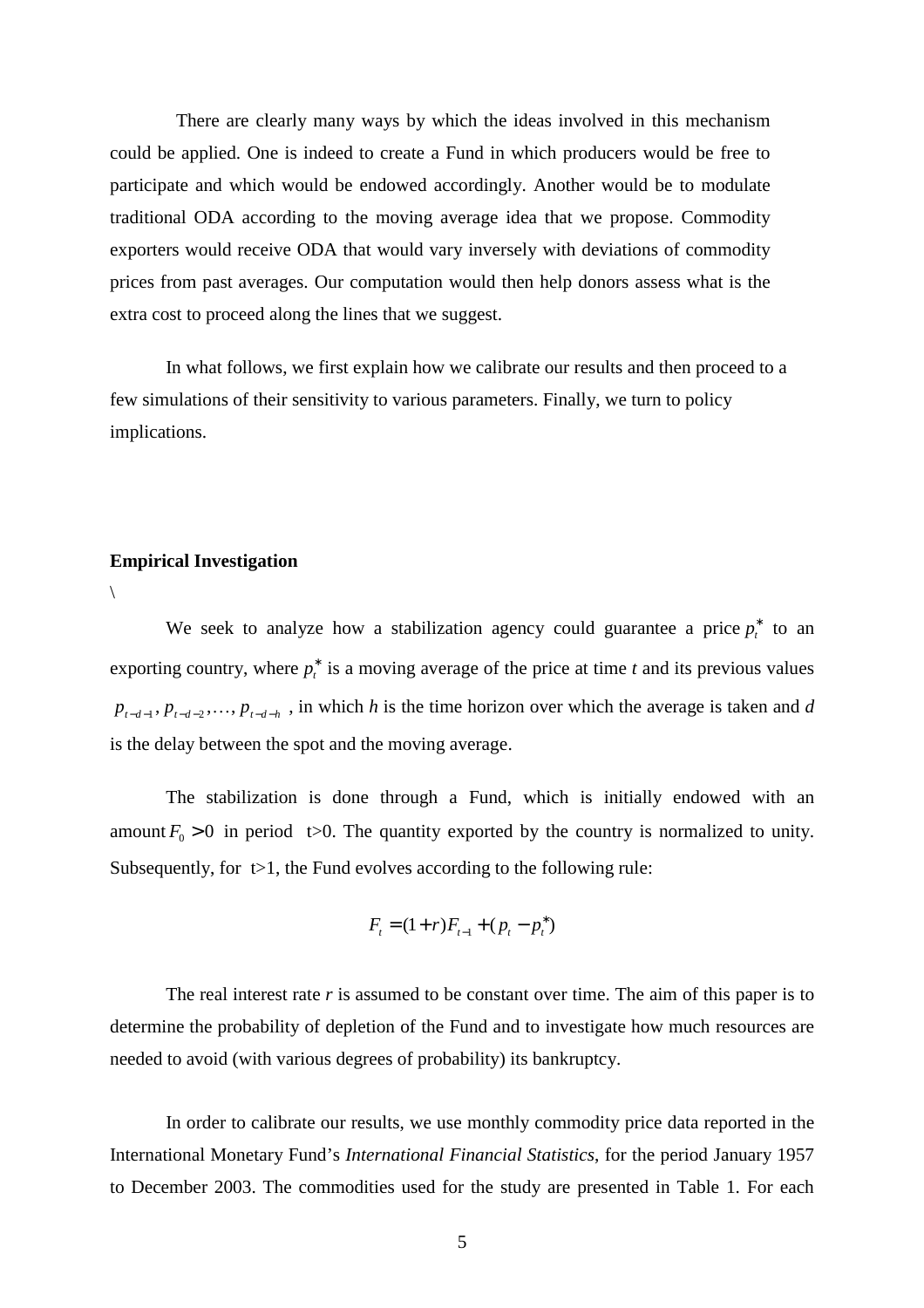selected commodity, it presents the sample period used for the study, the spot price in July 2003, then a figure which can be regarded as a rough estimate of the total exports of developing countries in 2003. In the following analysis, all prices will be real prices, deflated by a US producer price index, taking July 2003 as the reference.

#### **Table 1: Selected commodities**

| Sample period    | Price 7/2003      | <b>Annual Value</b><br>(million US\$) |
|------------------|-------------------|---------------------------------------|
| $1/75 - 12/2003$ | 296.30 US\$/ton   | 3,438                                 |
| 1/1957-12/2003   | 1,556.87 US\$/ton | 43,287                                |
| 1/1957-12/2003   | $60.19$ US cts/lb | 4,248                                 |
| 1/1957-12/2003   | 199.48 US\$/ton   | 3.970                                 |
|                  |                   |                                       |

Figures 1 to 4 plot monthly spot prices, along with monthly moving averages over 2, 5 and 10 years, with an initial lag of 1 year (in other words,  $n \in \{24, 60, 120\}$  and  $d = 12$ ). With the exception of bananas, one striking feature of price movements is that the peaks would appear to be more accentuated than the troughs, a feature that is analyzed in Deaton and Laroque (199?).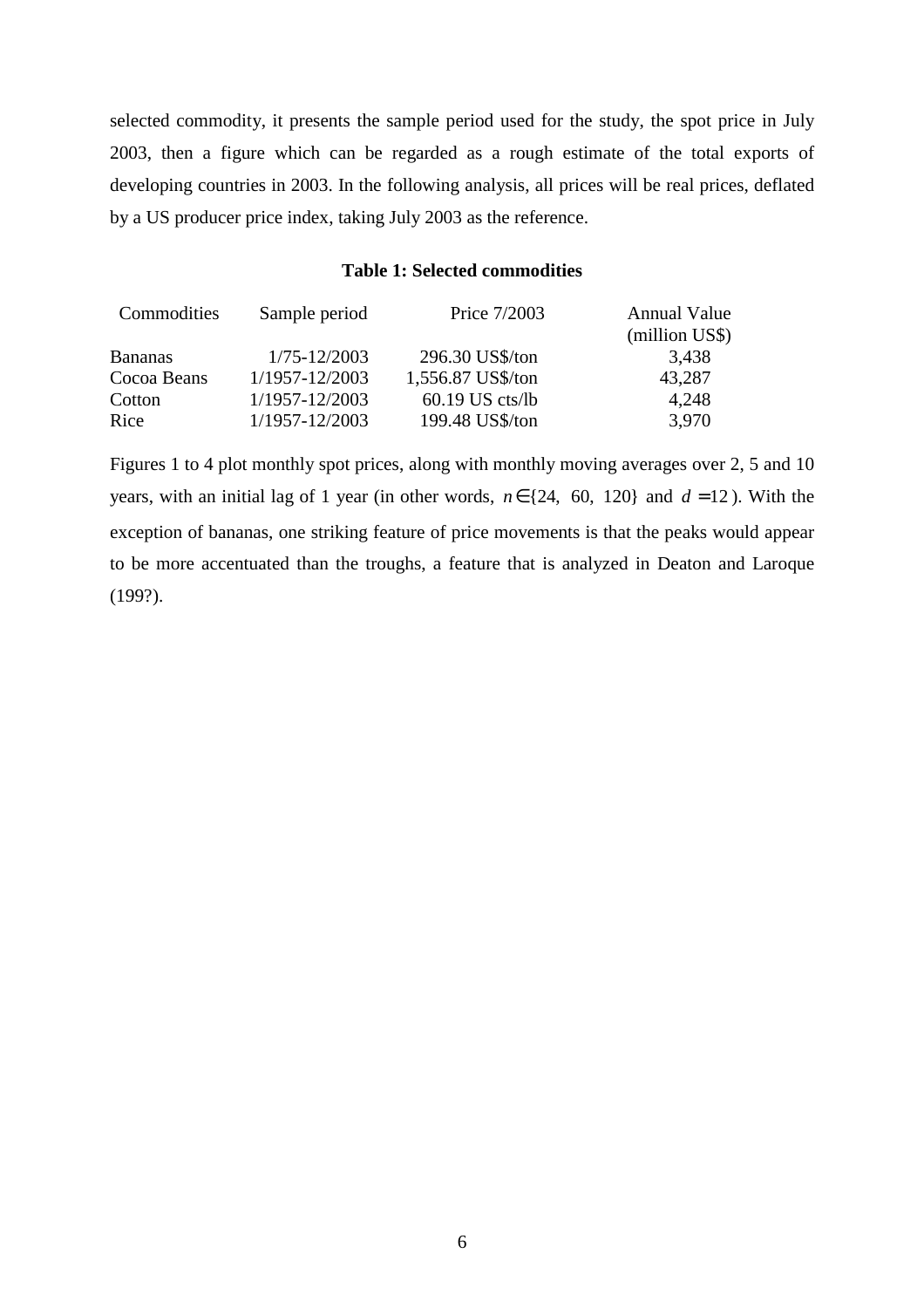# **Figure 1: Bananas**

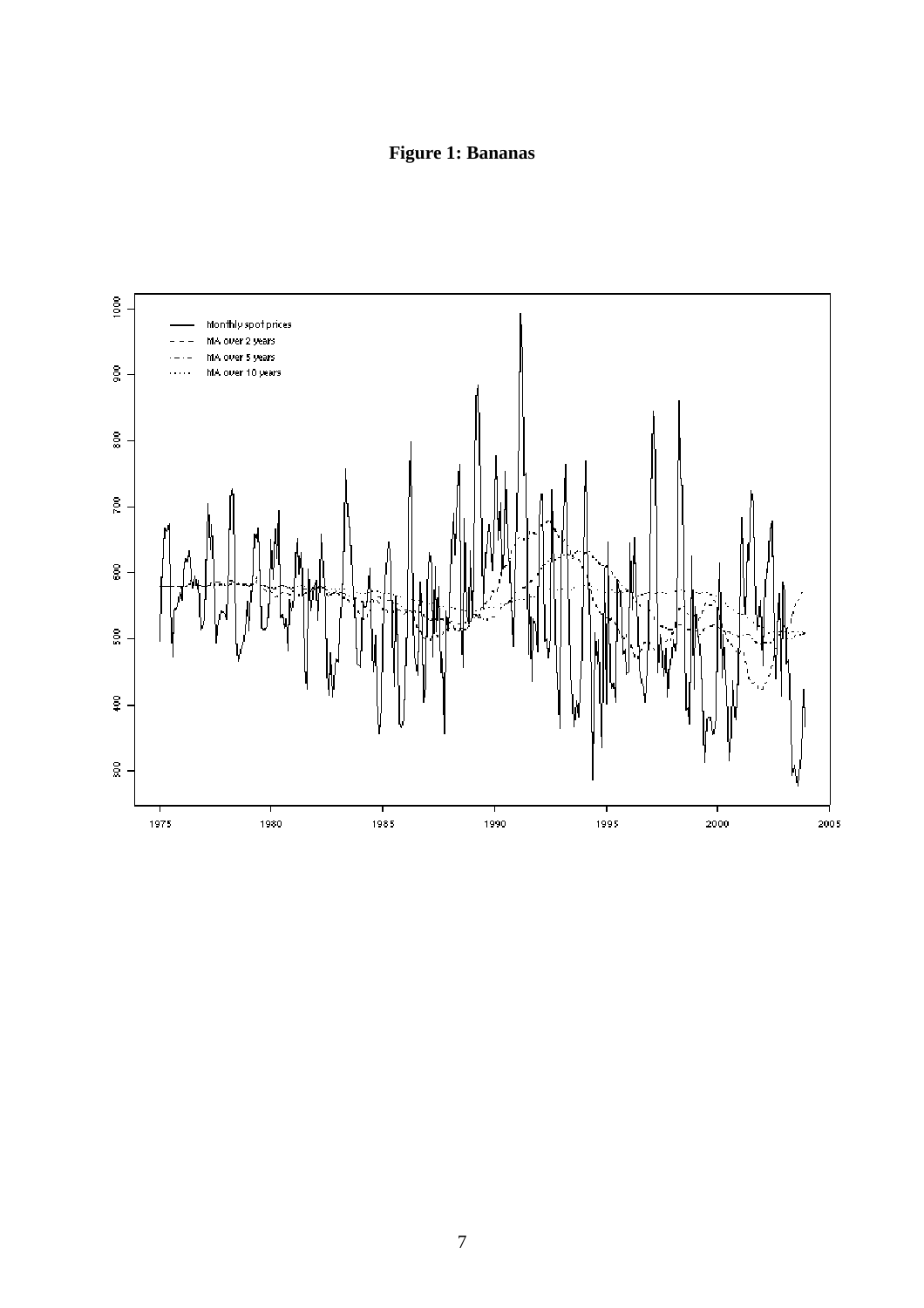**Figure 2 : Cocoa Beans**

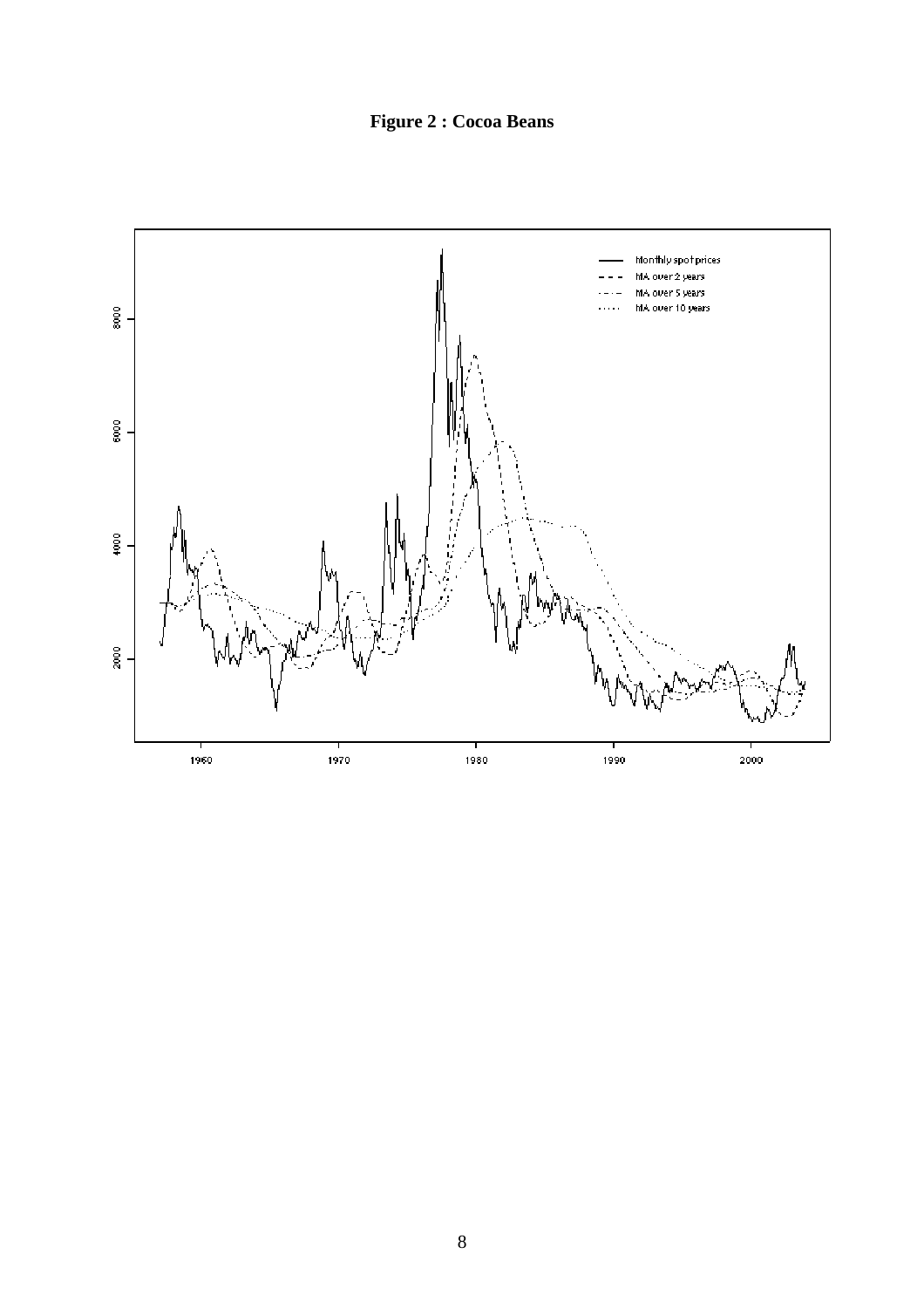**Figure 3 Cotton**

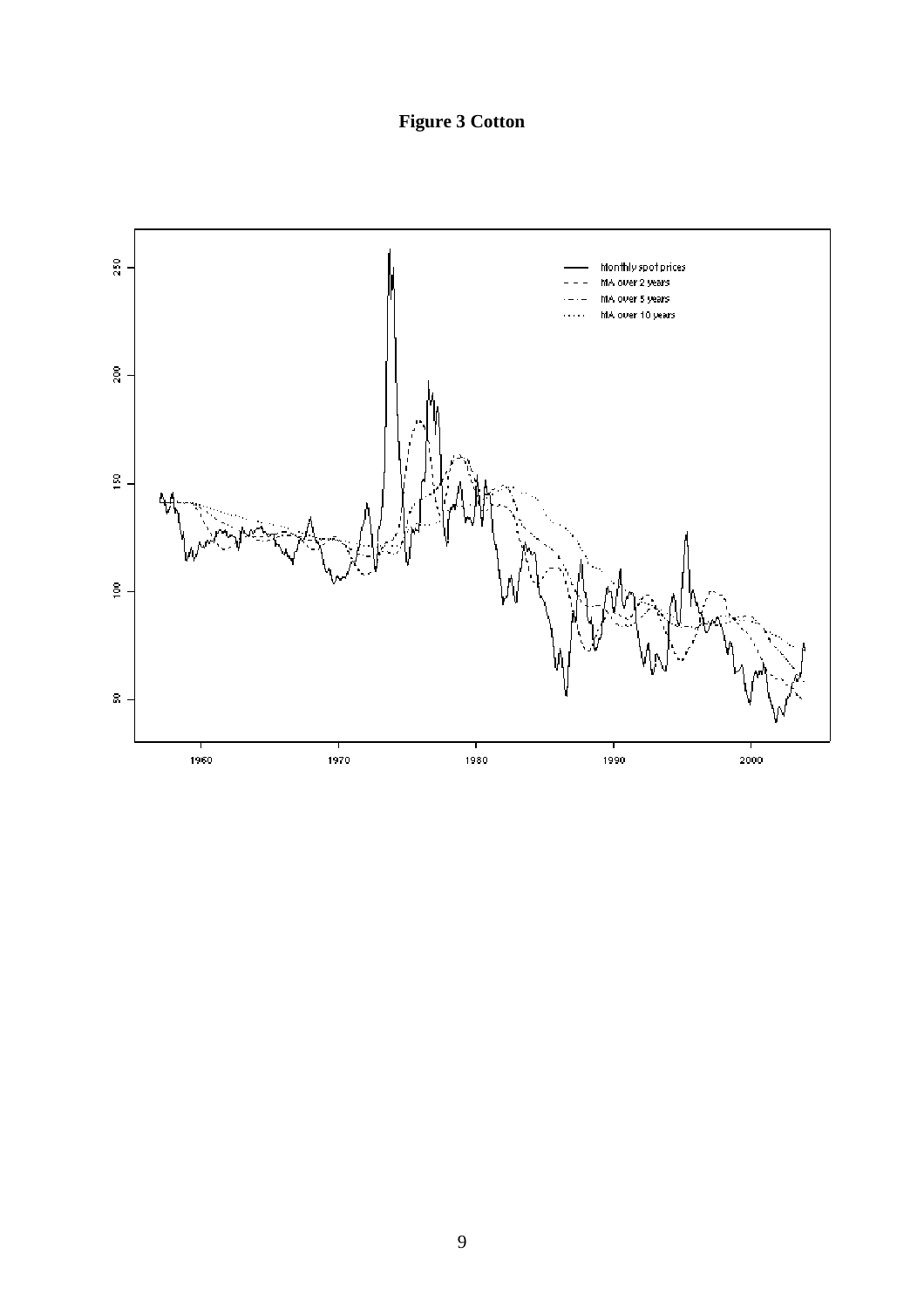**Figure 4 Rice**



#### **Statistical model**

We compute tests to fit a statistical model for each of the price series. We restrict ourselves to ARMA models for the price series, either stationary around a linear trend, or differencestationary. Formally, if  $p_t$  are the monthly prices, we choose the following model if  $\ln p_t$  is trend stationary:

 $\ln p_t = \mu + \beta t + e_t$  (1)

If  $\ln p_t$  is difference stationary, then:

 $\Delta \ln p_t = \beta + e_t$  (2)

The zero-mean stationary term,  $e_t$ , is given by a standard ARMA process: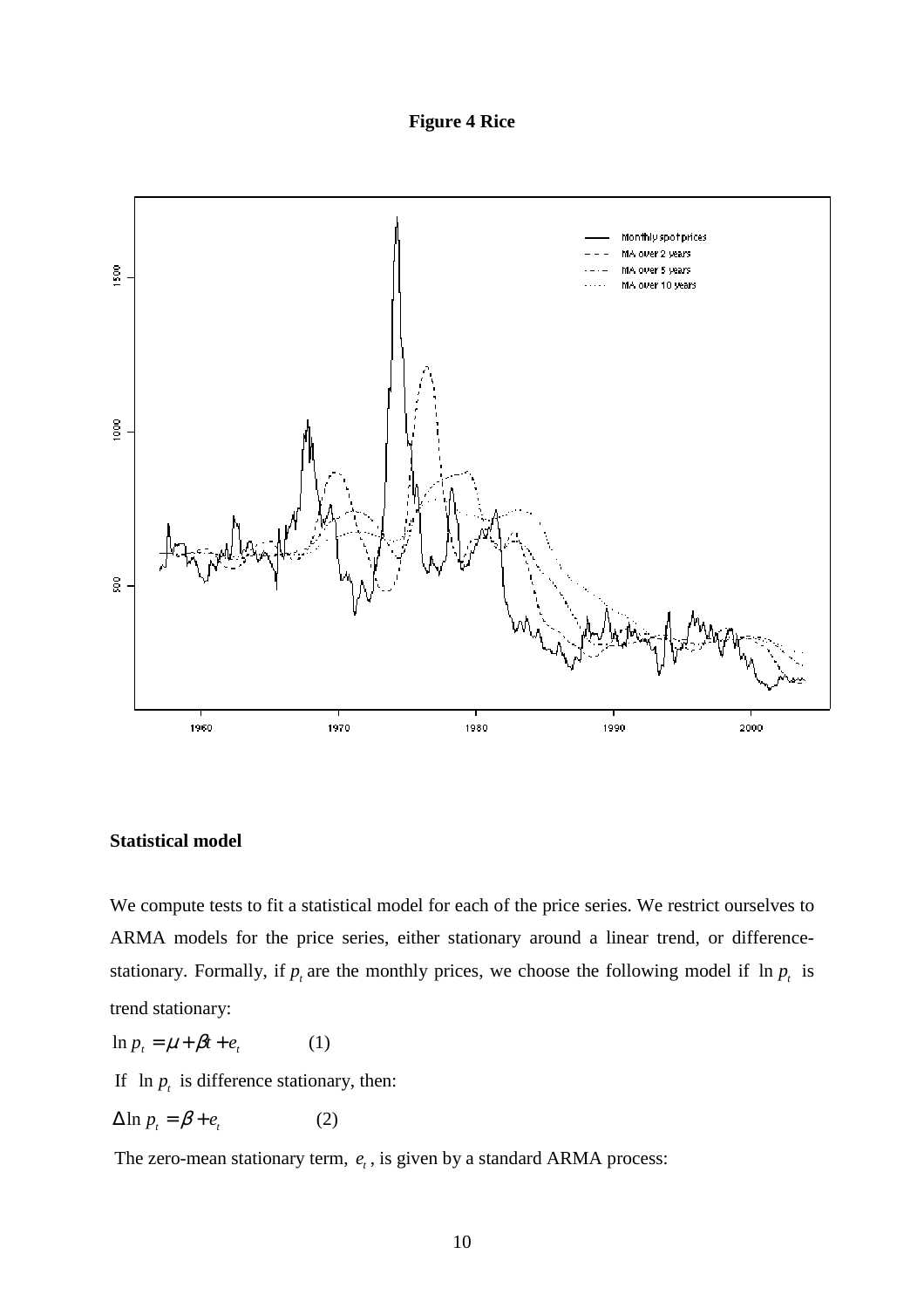$$
e_{t} = \sum_{j=1}^{p} \phi_{j} e_{t-j} + \mathcal{E}_{t} + \sum_{k=1}^{q} \theta_{k} \mathcal{E}_{t-k}
$$
(3)

where  $\varepsilon$  a white noise term, p is the autoregressive order, q is the moving average order,  $\phi_p \neq 0$ , and  $\theta_q \neq 0$  (with the convention  $\phi_0 = \theta_0 = 1$ ). In both equations, the scalar  $\beta$ represents the deterministic linear trend.

Following the Box-Jenkins methodology, we first test whether the price series are trend stationary (TS) or difference stationary (DS), i.e. whether they are best represented by (1) or (2). The literature on this topic has proposed many statistical tests, among which we have selected the PP [Phillips/Perron:1988] and KPSS [Kwiatkowski/Phillips/Schmidt/Shin:1992] tests. The null hypothesis for the PP test is non-stationarity, while for the KPSS test it is stationarity.

#### **Table 2 Stationarity test results**

| Commodities PP lags PP p-val. |    |        |    |        | KPSS lags KPSS p-val Stationary? |
|-------------------------------|----|--------|----|--------|----------------------------------|
| <b>Bananas</b>                | 16 | < 0.01 | 13 | 0.09   | <b>Yes</b>                       |
| Cocoa                         | 18 | 29     | 16 | < 0.01 | No                               |
| Cotton                        | 18 | 0.09   | 16 | < 0.01 | No                               |
| Rice                          | 18 | 0.13   | 16 | < 0.01 | No                               |

We then run these two tests on the logarithms of the monthly price series<sup>4</sup>. The number of lags used for computations and the p-values obtained are reported in Table 2, along with the status of the series – whether stationary or not. Both a constant and a linear trend term were included in the test procedures.

#### *ARMA fit*

 $\overline{a}$ 

T

Having chosen between TS and DS models, we then remove the deterministic parts:  $(\mu + \beta t)$ for model (1),  $\beta$  for model (2). This is done by running OLS on either equation. This gives unbiased mean estimates for  $\beta$  (and possibly  $\mu$ ); however the estimated standard errors are wrong (see section 3 for a discussion). This is not a serious problem, given our objectives, so we do not correct for this. The estimated deterministic part is then subtracted from the original

<sup>4</sup> Using functions **pp.test()** and **kpss.test()** of the R **tseries** package.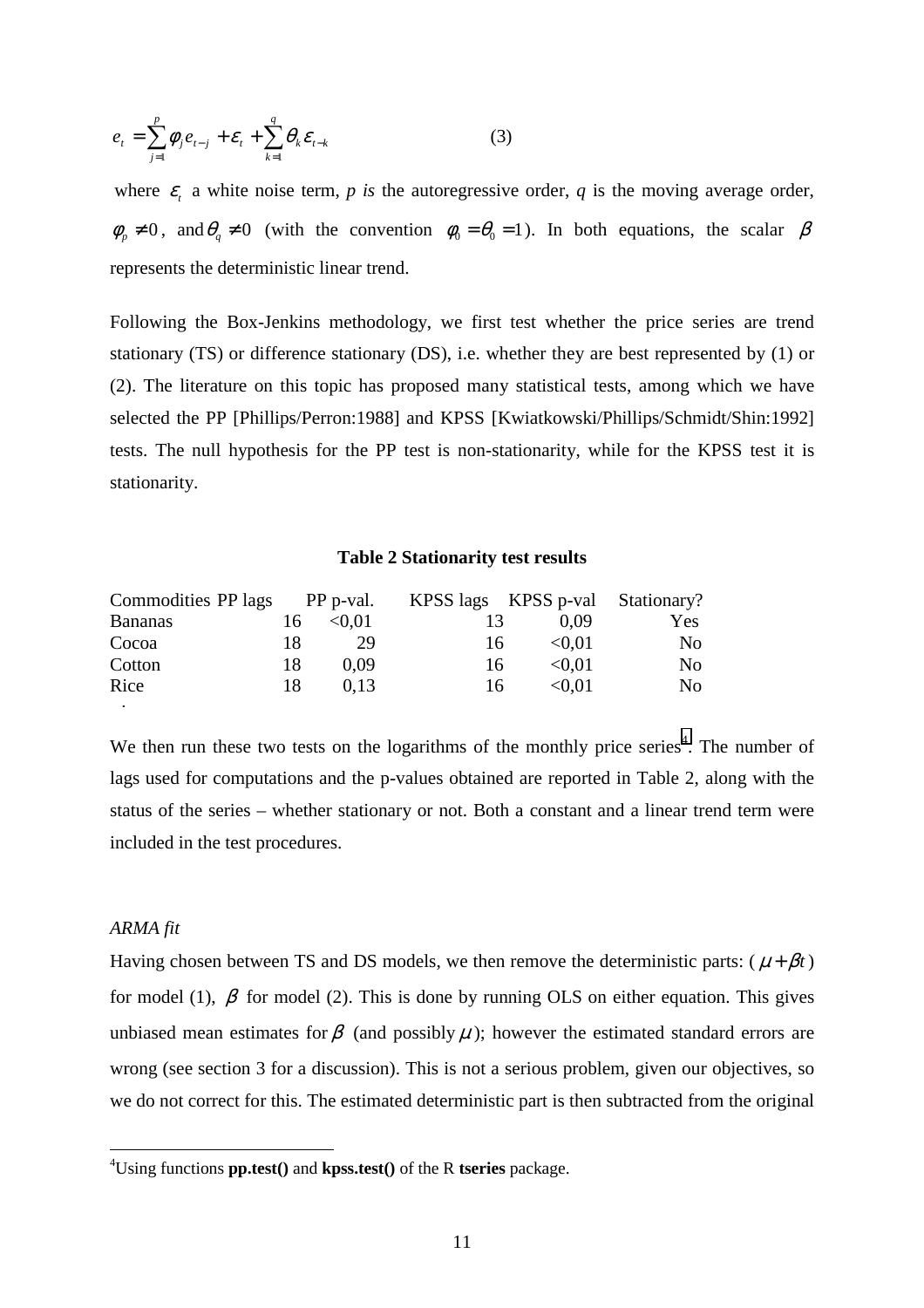process. The remaining,  $e_t$ , is a zero-mean process for which we calibrate an ARMA model, using maximum likelihood estimation<sup>5</sup>. The pair $(p, q)$  is selected using the Akaike information criterion (AIC), with the constraint  $p + q \le 10 \cdot \log_{10}(N)$  (where *N* is the number of observations).

Table 3 gives the results of the computations. It reports the type of model used (TS or DS), the number of observations, the (monthly) logarithmic deterministic trend (with the associated standard error), the AR and MA orders selected, and finally the Box-Pierce  $Q(24)$  statistic<sup>6</sup> and the associated p-value.

The only significant negative trend is for bananas (about -0.75% each year), but given the previous discussion on standard error estimates, this result should not be taken into account. (On previous calibrations, see the rich literature exemplified by Borensztein *et al.* (1994), Cashin and McDermott (2002) or Gilbert and Varangis (2004).

#### **Fitted ARMA models**

| Commodities    | Model | N   | Trend $(\beta)$ | .p       | q | Q(24)           |
|----------------|-------|-----|-----------------|----------|---|-----------------|
| <b>Bananas</b> | TS    | 348 | $-6.24.10-4$    | 8        |   | 23.3            |
| Cocoa          | DS    | 564 | $-6.26.10-4$    | $\Omega$ |   | 13.1<br>(0.965) |
| Cotton         | DS    | 564 | $-11.8.10 - 4$  | 11       |   | 12.6<br>(0.972) |
| Rice           | DS    | 654 | $-18.5.10 - 4$  | 10       | 3 | 28.1<br>(0.254) |

#### **Simulating the Fund**

 $\overline{a}$ 

T

The statistical models we have fitted now enable us to simulate the behavior of the commodity prices (using Monte-Carlo simulations), and therefore the behavior of the stabilization fund. We have tried to make these simulations as insensitive as possible to initial

<sup>5</sup> Using function **arima0()** of the R **stats** package.

<sup>&</sup>lt;sup>6</sup>It has a chi-square distribution with 24 degrees of freedom under the null hypothesis of no serial correlation from order one to 24 in the residuals of the estimated models.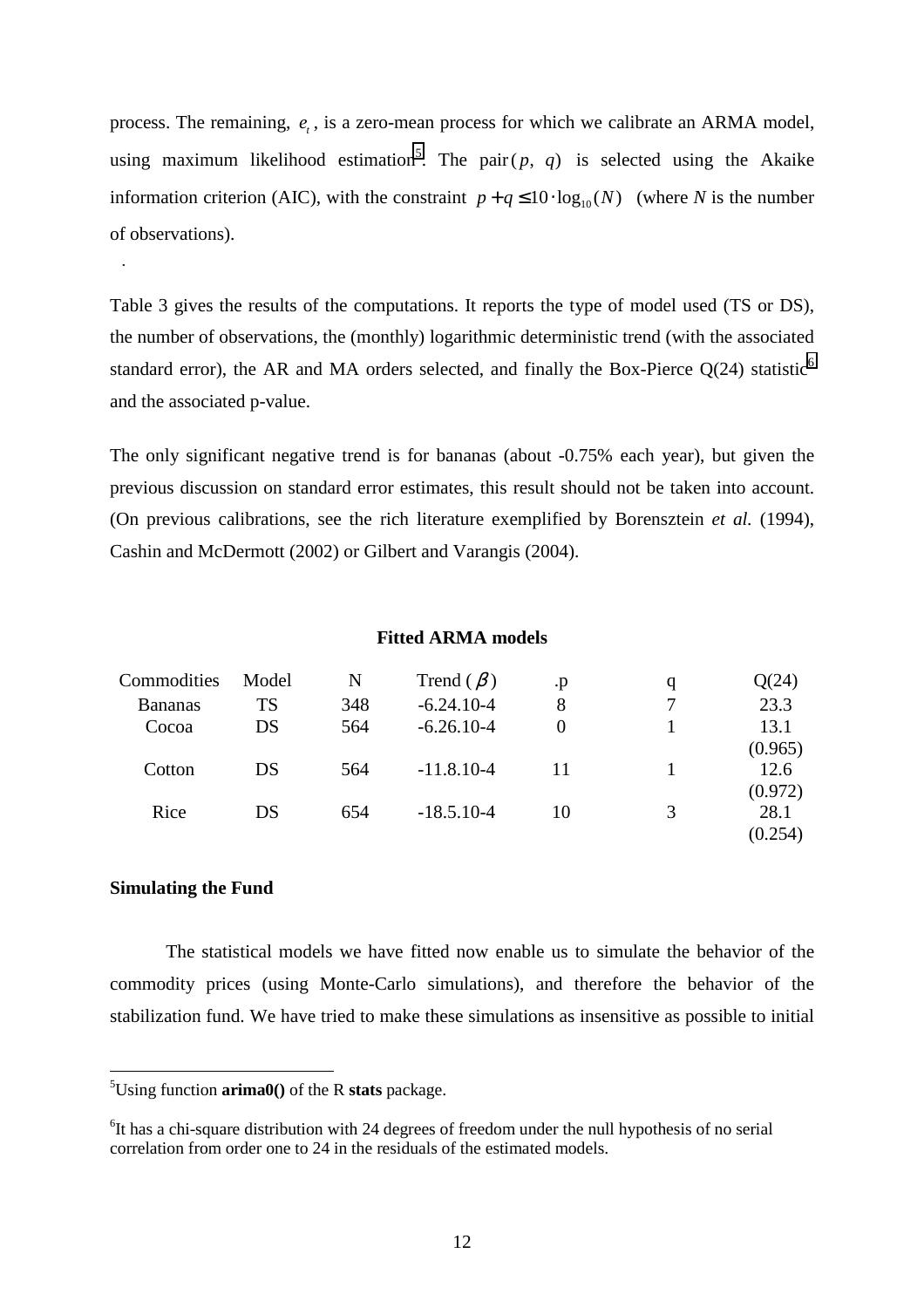conditions, since they seem to play an important role. One point should be noted regarding time intervals: the models fitted for price series are monthly ones, but it seems more sensible to simulate the fund with a one-year periodicity. Put another way, the *t* stands for months in equations (1) and (2), while it stands for years in our simulations. To solve this, we have simulated the price series on a monthly basis, and then extracted data for the month of July in order to get yearly data. In the following, all given times will be in years.

One important point should be noted. All results are expressed as a proportion of the value of output that the Fund seeks to stabilize. As Fally (2004) demonstrates theoretically, one should not seek to protect the entirety of the producers' income. Indeed, in that case, the scheme would be open to manipulation. In year *t* for instance the producers could reduce production so as to let prices go up and then in year  $t+1$  flood the market at the stabilized price. If instead they receive a protection for only the first  $x$  tons of their output, then the incentive to manipulate prices disappear.

There are many parameters which can be adjusted for the simulations. The most important are *n* (the number of years over which the moving average is calculated), *r* (the yearly interest rate) and  $F_0$  (the initial endowment of the fund). Others include  $d$  (the initial delay in the MA), and *h* (the time horizon over which the simulation is done). In the following, we will assume that  $d=1$  and  $h=50$ , which means that the simulations will have a 50-year horizon.

For each commodity, and for a given set of parameters, we have done 100,000 Monte-Carlo simulations, assuming a Gaussian distribution for the innovations of the price processes. For TS models, no initial conditions need be given. For DS models, which are by definition only specified in differences,  $p_0$  was set equal to the real value of July 2003.

When computing moving averages,  $p_t$  is supposed to be equal to  $p_0$  for  $t < 0$ . For each simulation, we have computed the minimum value  $F_0^{\text{min}}$  needed to have the fund constantly positive during the simulation period, that is  $t = 0...h$ . We express the results as a fraction of total volumes.

#### **Key results**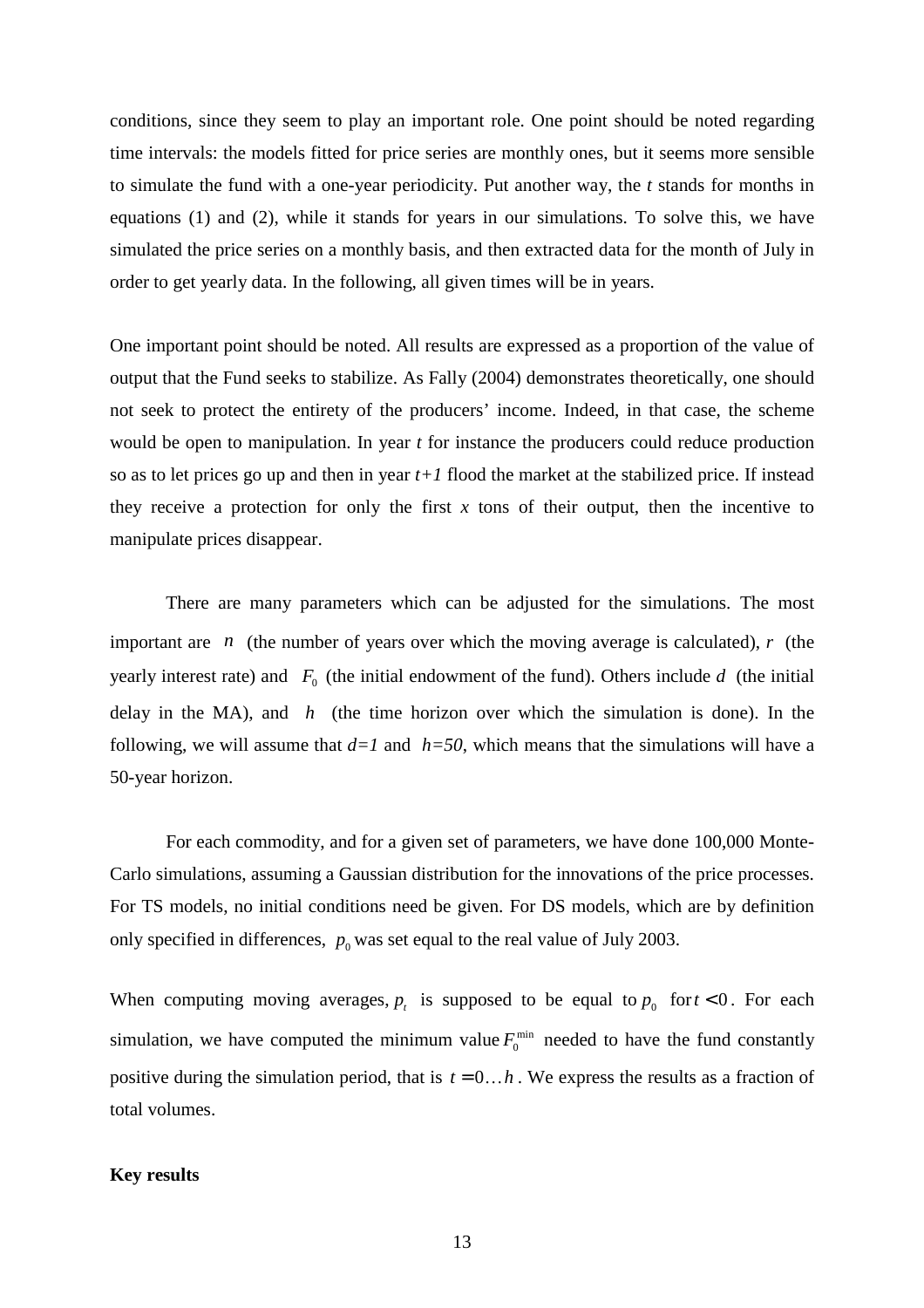Table 4 reports our key results, for a given set of parameters. We explore in appendix 1, the sensitivity of our results to these parameters. For example, the line for cocoa refers to price stabilization for cocoa beans. With an initial endowment of 1.8 times the annual value of trade (7.5 bn. 2003 US\$), the fund will remain always positive with 90% probability. With an initial endowment worth 2.6 times the volume of trade, the fund will never become negative, even at an infinite time horizon. This is in fact a general statistical property: it never takes more than 2.68 times the flows of trade volume to stabilize commodities along the lines of our proposal. The intuition is in fact quite simple. The worst case scenario is one in which the price of the commodity collapses to zero indefinitely. In that case the fund has to pay the exporters one full year of exports during the first year, then 0.75, then 0.5 then 0.25 then nothing. That makes 2.5 years, given the interest on the Fund borrowed, that makes a bit more.

|                                                                  | Table 4: Endowment needed to stabilize prices (as a fraction of trade volumes) |      |      |           |      |  |
|------------------------------------------------------------------|--------------------------------------------------------------------------------|------|------|-----------|------|--|
| Commodity                                                        | 50%                                                                            | 90%  | 95%  | 99% Upper |      |  |
|                                                                  |                                                                                |      |      | Bound     |      |  |
| <b>Bananas</b>                                                   | 0.39                                                                           | 1.12 | 1.36 | 1.87      | 2.68 |  |
| Cocoa                                                            | 0.78                                                                           | 1.80 | 1.97 | 2.19      | 2.68 |  |
| Cotton                                                           | 0.65                                                                           | 1.26 | 1.40 | 1.62      | 2.68 |  |
| Rice                                                             | 0.93                                                                           | 1.75 | 1.90 | 2.11      | 2.68 |  |
| $(n=5$ years lag, r=interest rate=5%, h=50 years of simulations) |                                                                                |      |      |           |      |  |

Clearly, however, the numbers in table 4 are worst case scenarios. In average, the Fund is much less costly. Downs and up usually alternate, around the moving average, so that the Fund do recapture sometimes part of the transfers. We simulated the median cost of the Fund, when it is allowed to run for a period of 50 years. The results are shown in table 5 below.

### **Table 5: Median cost needed to stabilize prices (as a fraction of trade volumes over a 50 years life)**

Commodity Bananas 0.30

14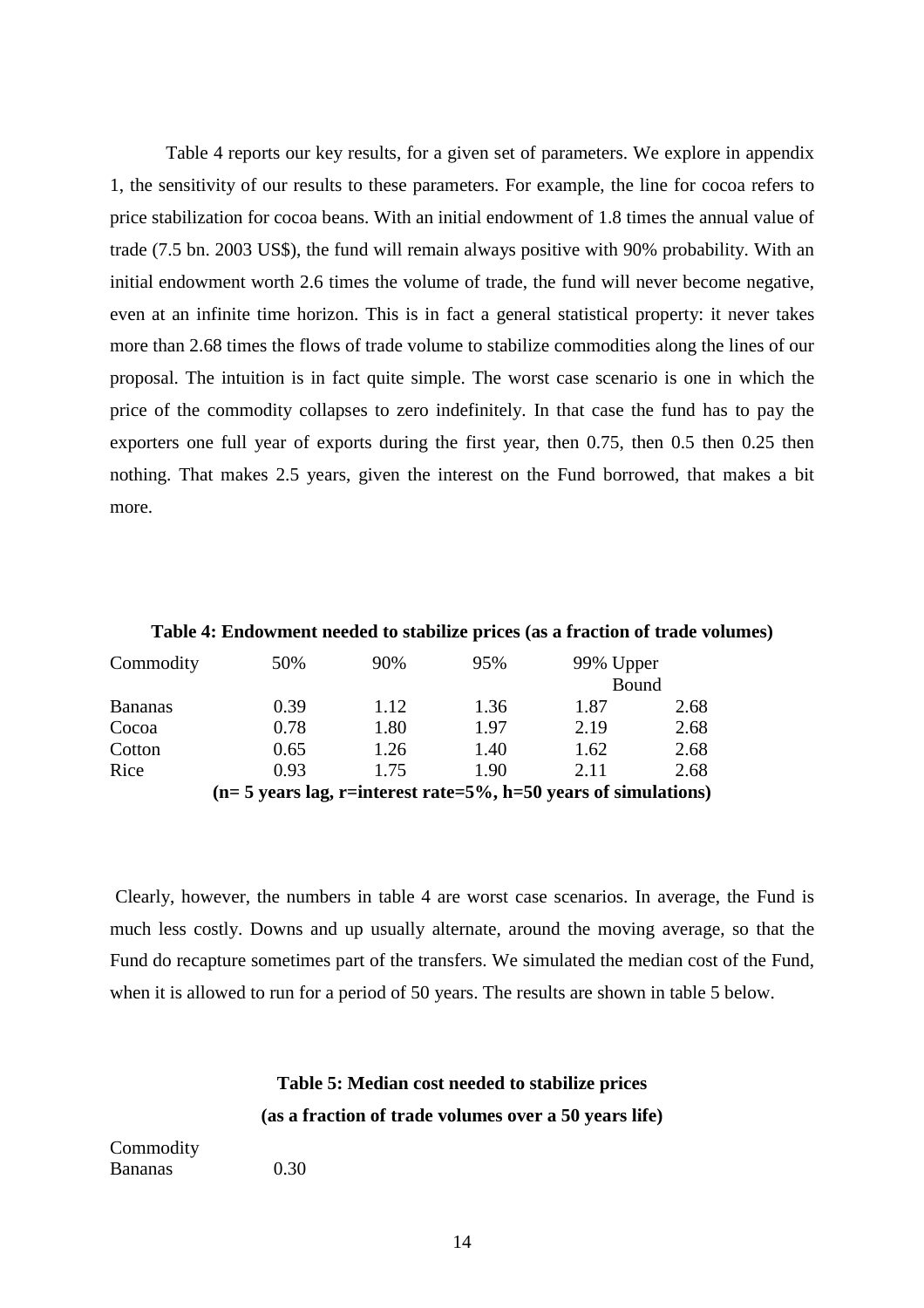| $(n=5 \text{ years lag}, r=interest rate=5\%)$ |         |  |  |  |
|------------------------------------------------|---------|--|--|--|
| Rice                                           | 0.58    |  |  |  |
| Cotton                                         | 0.65    |  |  |  |
| Cocoa                                          | $-0.14$ |  |  |  |

In the case of Cocoa, the cost would actually be negative: in average one would gain at offering this scheme to exporters. In the other cases, Bananas would cost, in the median case, one quarter of the exports, in the case of cotton and rice about 6 months. Sensitivity analysis are presented in appendix over the choice of the parameters.

#### **Other options**

We also have tested two alternative options. One is the cost of a Fund which would pool all five commodities together. In the case of a 90% scenario, and for a five-year moving average, we find a cost corresponding to 0.88 times the volume of trade to be insured. This is quite significantly less than the amounts obtained for each individual fund, which varied from 1.12 to 1.75 times the trade flows. This shows that there would be some merit to form a mega Fund rather than individual ones.

We have also tested how large a fund of resources would be needed to stabilise commodities on an asymmetric basis, that is: how much would it cost to transfer resources in case of a bad shock but not to collect them in case of a positive one. We only present the results for the 90% case.

| Table 6: Endowment needed to stabilize prices<br>with asymmetrical payments<br>(as a fraction of trade volumes) |      |  |
|-----------------------------------------------------------------------------------------------------------------|------|--|
| Commodity                                                                                                       |      |  |
| <b>Bananas</b>                                                                                                  | 2.22 |  |
| Cocoa                                                                                                           | 6.56 |  |
| Cotton                                                                                                          | 1.87 |  |
| Rice                                                                                                            | 3.67 |  |
| $(n=5$ years lag, r=interest rate=5%, h=50 years of simulations)                                                |      |  |
| (90% probability of success)                                                                                    |      |  |

We see that the asymmetrical scheme is much more expensive than the symmetric one. In the case of cocoa, for instance, the Fund would need to contain more than 6 times the flows to be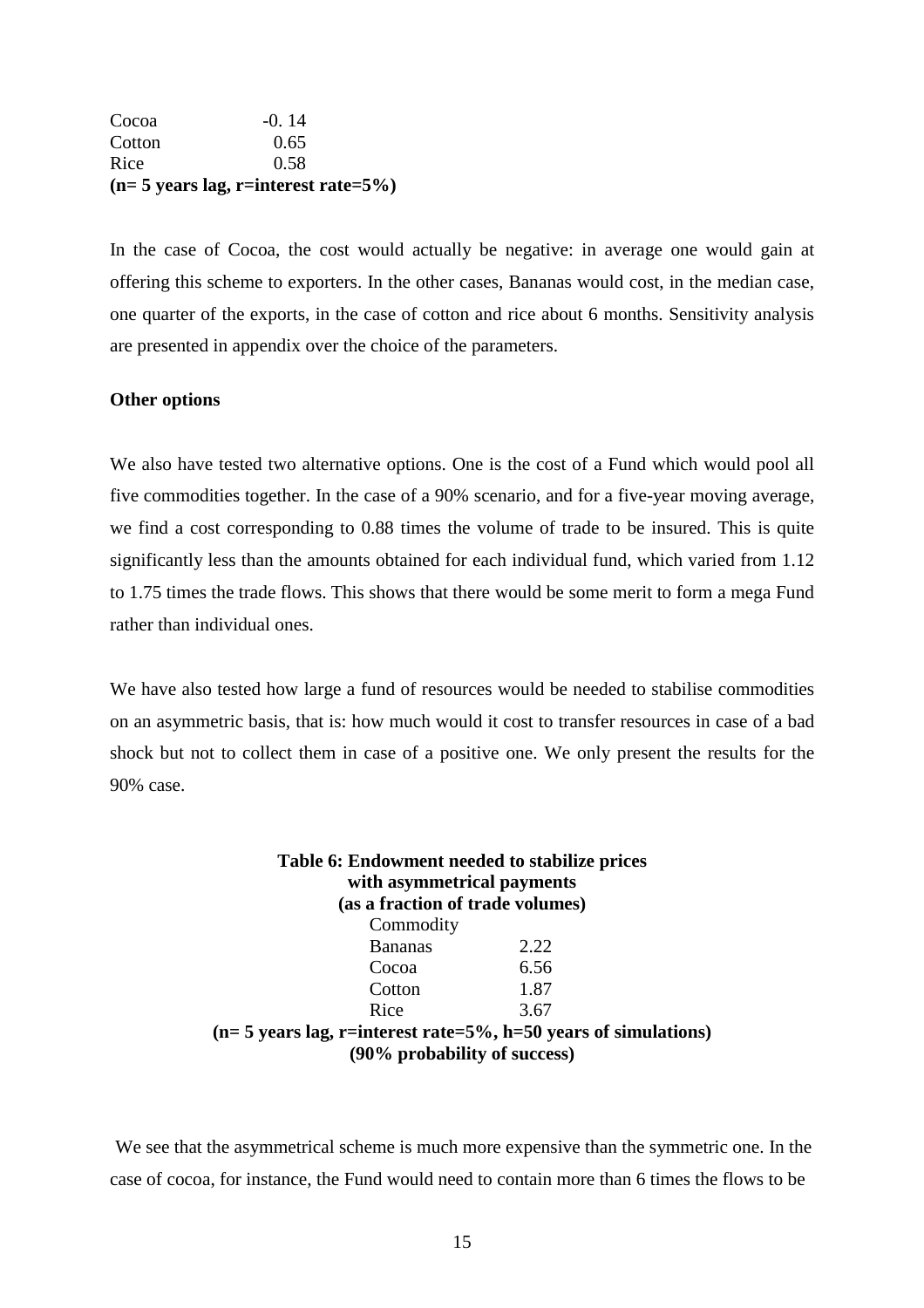insured, while, under the symmetric case, the amount was only 1.81 times the volume to be insured.

#### **Policy implications**

#### *Debt*

Because poor countries remain afflicted by exogenous shocks, everyone agrees on the need to find flexible instruments to address contingencies. There is a wide array of institutions and issues implicated in this problem. The relevant institutions – whether IDA or the IMF or other members of the international donor community could respond to destabilizing commodity price shocks to low-income countries (LICs) by evening out revenue spikes with contingency financing facilities. The HIPC Initiative's post-completion point "topping up" facility is, in part, a recognition that LICs are highly prone to exogenous contingencies and therefore in need of compensatory arrangements. Currently, LIC government finances absorb alone the risks and shocks associated with a range of economic, geopolitical, epidemiological and climatic uncertainties.

One could also think of creating new debt instruments that explicitly take account of exogenous risks. This would gear debt service directly to commodity prices and index the debt service profile to a commodity price index, such that commodity price declines could trigger postponement or adjustment in debt service. In September 1999, the World Bank introduced risk management products linked to its loan exposure. These hedging products are: interest rate swaps, caps and collars; currency swaps; and commodity price-linked swaps. The Bank decided not to offer specific commodity-based loans at that time because it would have been difficult to undertake the commodity-based funding and liability management to match the disbursement periods of Bank loans while managing associated risks. Our computations could serve as a basis for delivering such commodity-based loans.

Our approach allows one to measure what should be the endowments needed to make these funds operational. One idea would be to set up a Fund aimed at evening the payments made by the debtors. If the average repayment is R every years then one could draw of the Fund to limit the countries repayments to  $P_t = R_t + a(p_t - p_t^*)$ . Gilbert et al. (2004) have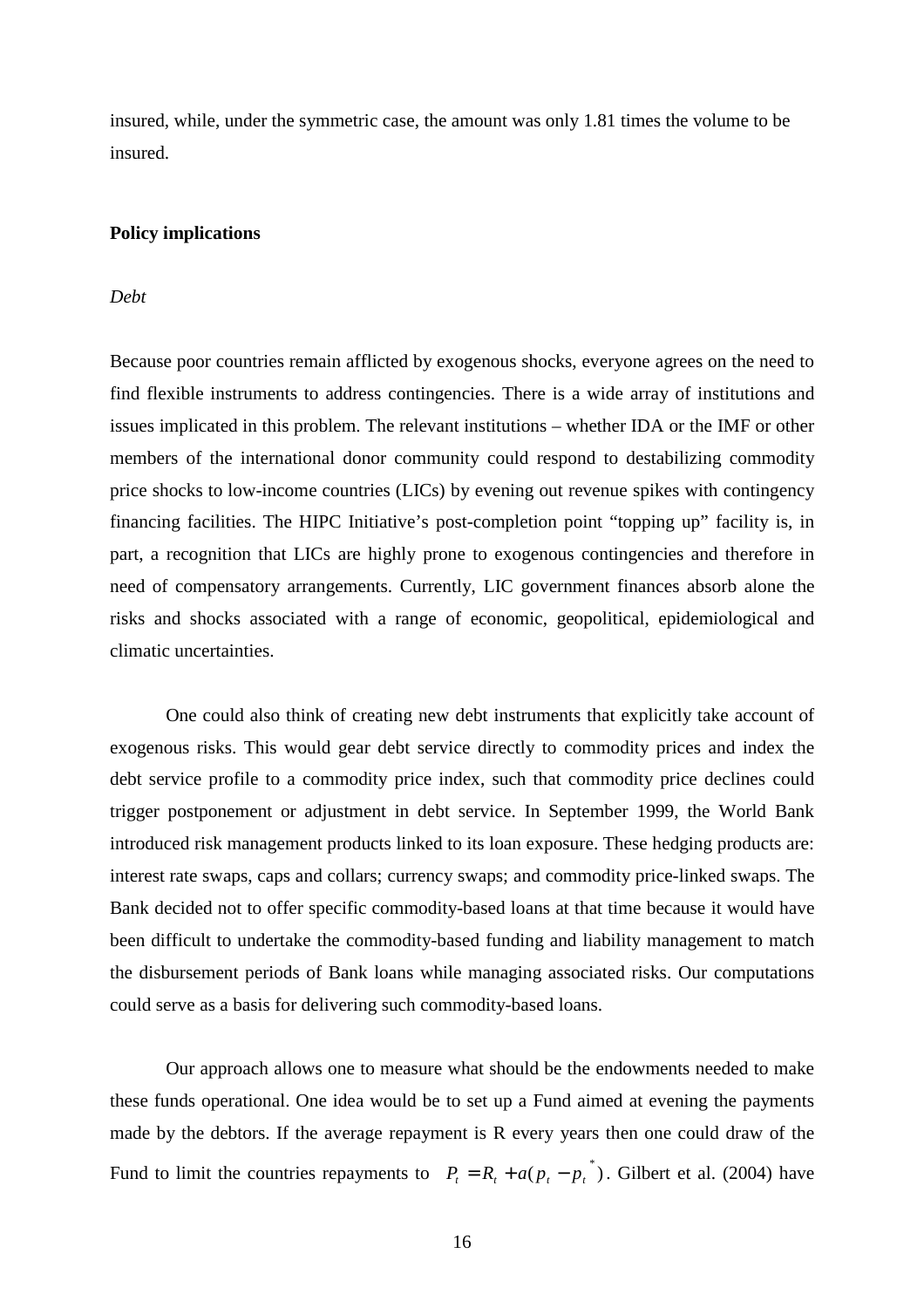calibrated similar ideas. Note that, in our case, the mechanism that we propose would not extinguish the debt in case of the price falling to zero. It would simply give time to the country or the debtors to adjust. On the other hand, this would not be very costly. For a loan of 100 whose repayment is 5, all that would be needed is a Fund endowed with say 15. Rather than subsidizing loans with lower interest rates, the creation of such compensatory mechanism could be another way of helping debtor countries.

#### *Making ODA counter-cyclical*

Natural disasters actually attract more external financing then commodity price shocks. Collier and Dehn (2001) show evidence that aid allocations are not well targeted to commodity price shocks. Commodity price shocks are like "silent crises". Financial assistance in the event of a terms-of-trade shock is harder to design and target than that for natural disasters assistance. There have been two major compensatory financing programs for terms of trade shocks: the EU Stabex and Sysmin, and the IMF's Compensatory Financing Facility (CFF). The EU's programme covered agricultural commodity exports and selected mineral exports. From 1975 to 2000, about Euros 6.1 billion was disbursed. The IMF's CFF provides financing when a country experiences a "temporary" short fall in exports earnings, or an excess in cereal import costs. A total of SDR 25 billion has been disbursed in response to 344 requests for assistance since 1963. Delays in response are generally so long as to make disbursement pro-cyclical (Brun *et al.* date).

Collier and Dehn conclude with the suggestion that ODA should do the job of protecting the country against adverse commodity shocks. The EU has also long recognized the need to protect ACP countries from vulnerability to external shocks. Again, our numbers suggest ways to compute what it would cost to implement these ideas.

#### **Conclusion**

We have presented a scheme which could be used in a variety of fashions: either directly to help producers protect themselves against adverse shocks, or to calibrate ODA to a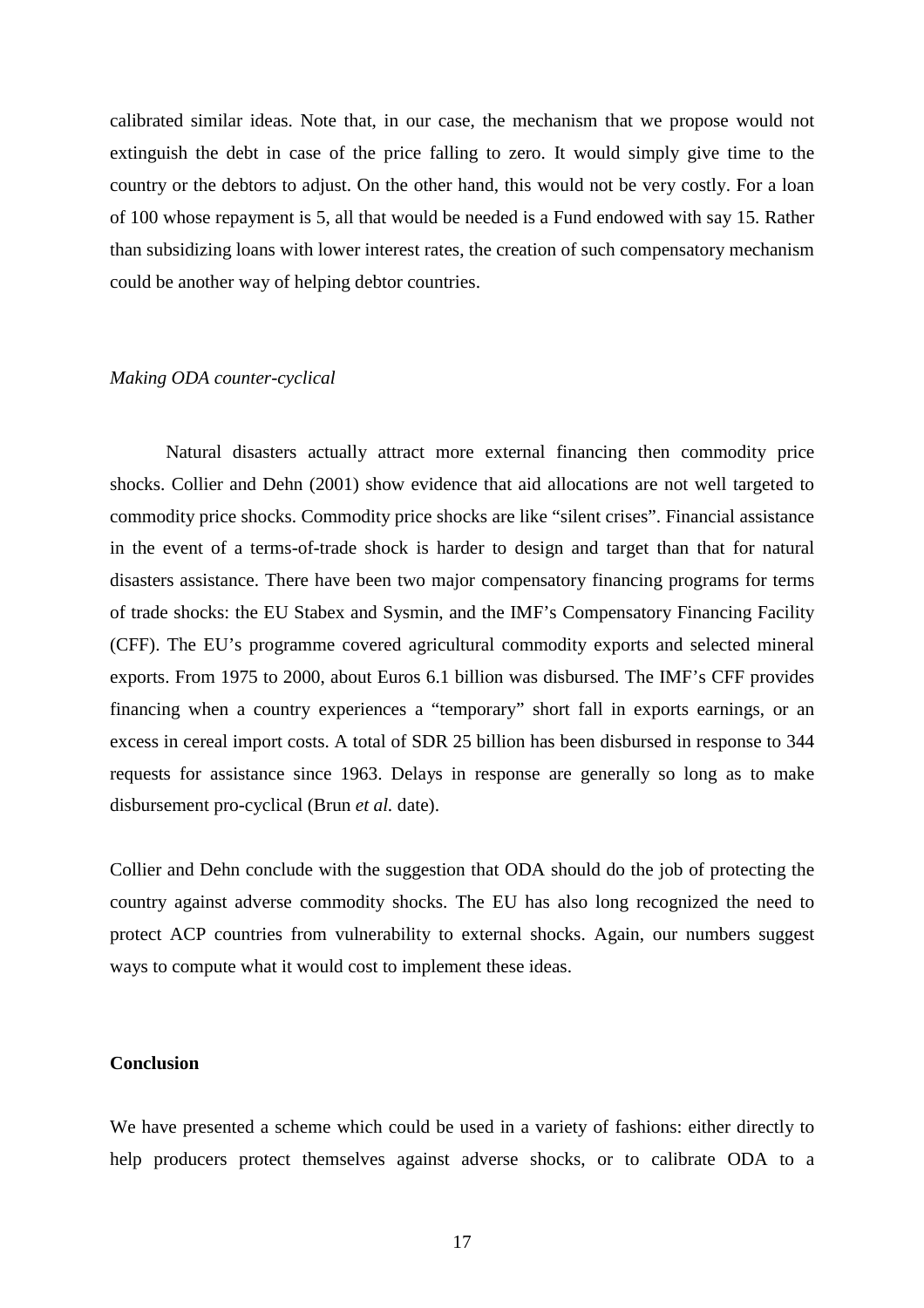government to dampen the impacts of price volatility on GDP. The scheme could also help tailor new loans to commodity dependent countries, smoothing their repayment pattern accordingly. The orders of magnitude that we present should give some indication of the costs of provisioning a revenue smoothing mechanism.

#### **References**

Borenzstein, E. Moshin Kahn and Carmen Reinhart, 1994 "The Macreoecomic determinant of Non-Oil Commodity Prices", *IMF Occasional Paper* No. 112

Brooks, Ray; Cortes, Mariano; Fornasari, Francesca; Ketchekmen, Benoit; Metzgen, Ydahlia

"External Debt Histories of Ten Low Income Developing Countries", *International Monetary*

*Fund (IMF) Working Papers* , 1998

Brun Jean-François, Céline Carrère, Patrick Guillaumont, Jaime de Melo "Stabex versus IMF Compensatory Financing: Impact in Fiscal Policy", *Journal for International Development,* 13, p.571-81.

Cashin, P. and C.J. MC Dermott, 1998 "The Long Run Behavior of Commodity Prices: Small Trends and Big Variability", *IMF Staff Papers*, Vol. 49, No. 2, pp 175-99.

Cuddington J. "Long run trends in 26 primary commodity prices: a disaggregated look at the Prebisch-Singer hypothesis" *Journal of Development Economics*, 1992, 39, 207-227.

Gilbert, C. and P. Varangis "Commodity Prices", World Bank, mimeo, 2004.

Kellard, N., PC Phillips, P. Schmidt and Y. Shin, " Testing the Null Hypothesis of Stationarity against the Alternative of a Unit Root" *Journal of Econometrics*, 1992, 75, 159- 178.

R Development Team,: A language and environment of statistical computing R Foundation for Statistical Computing 2004

Reinhart C. and P. Wickham "Commodity Prices: Cyclical Weakness or Secular Decline?" *IMF Staff Papers*, June 1994, 41(2), 175-213.

Swaray, R. " Volatility of primary commodity prices: some evidence from agricultural exports in Sub-Saharan Africa" DP in Economics, University of York, June 2002.